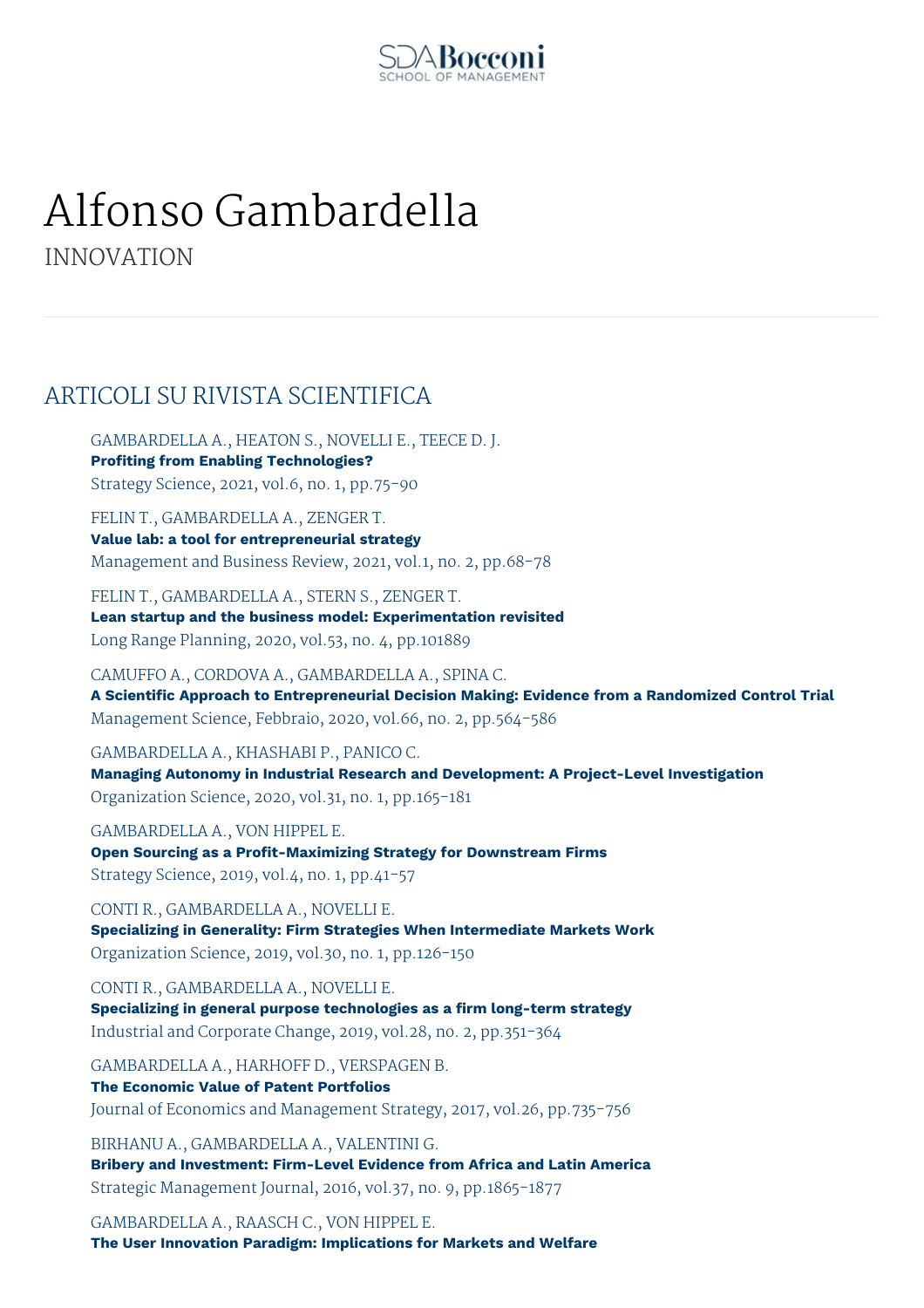Management Science, 2016, vol.63, no. 5, pp.1450-1468

TORRISI S., GAMBARDELLA A., GIURI P., HARHOFF D., HOISL K., MARIANI M. **Used, blocking and sleeping patents: Empirical evidence from a large-scale inventor survey** Research Policy, 2016, vol.45, no. 7, pp.1374-1385

BERTOCCHI G., GAMBARDELLA A., JAPPELLI T., NAPPI C. A., PERACCHI F. **Bibliometric Evaluation and Informed Peer Review: Evidence from Italy** Research Policy, 2015, vol.44, no. 2, pp.451-466

GAMBARDELLA A., PANICO C., VALENTINI G. **Strategic Incentives to Human Capital** Strategic Management Journal, 2015, vol.36, no. 1, pp.37-52

GAMBARDELLA A., GANCO M., HONORÈ F. **Using What You Know: Patented Knowledge and Incumbent Firms in Employee Entrepreneurship** Organization Science, 2015, vol.26, no. 2, pp.456-474

CONTI R., GAMBARDELLA A., MARIANI M. **Learning to Be Edison: Inventors, Organizations, and Breakthrough Inventions** Organization Science, 2014, vol.25, no. 3, pp.833-849

GAMBARDELLA A., PANICO C. **On the management of open innovation** Research Policy, 2014, vol.43, no. 5, pp.903-913

CONTI R., GAMBARDELLA A., NOVELLI E. **Research on Markets for Inventions and Implications for R&D Allocation Strategies** Academy of Management Annals, 2013, vol.7, no. 1, pp.717-774

GAMBARDELLA A., GIARRATANA M. S. **General technological capabilities, product market fragmentation, and markets for technology**

Research Policy, 2013, vol.42, no. 2, pp.315-325

DI STEFANO G., GAMBARDELLA A., VERONA G.

**Technology push and demand pull perspectives in innovation studies: Current findings and future research directions**

Research Policy, 2012, vol.41, no. 8, pp.1283-1295

GAMBARDELLA A., GIARRATANA M. S.

**Localized knowledge spillovers and skill-biased performance** Strategic Entrepreneurship Journal, 2010, vol.4, no. 4, pp.323-339

GAMBARDELLA A., MCGAHAN A. M.

**Business-Model Innovation: General Purpose Technologies and their Implications for Industry Structure** Long Range Planning, 2010, vol.43, no. 2-3, pp.262-271

GAMBARDELLA A., GIARRATANA M. S.

**Organizational Attributes and the Distribution of Rewards in a Region: Managerial Firms vs. Knowledge Clusters**

Organization Science, 2010, vol.21, no. 2, pp.573-586

GAMBARDELLA A., GIARRATANA M. S., PANICO C.

**How and when should companies retain their human capital? Contracts, incentives and human resource implications**

Industrial and Corporate Change, 2010, vol.19, no. 1, pp.1-24

ARORA A., GAMBARDELLA A.

**Ideas for rent: an overview of markets for technology** Industrial and Corporate Change, 2010, vol.19, no. 3, pp.775-803

ARORA A., GAMBARDELLA A., MAGAZZINI L., PAMMOLLI F.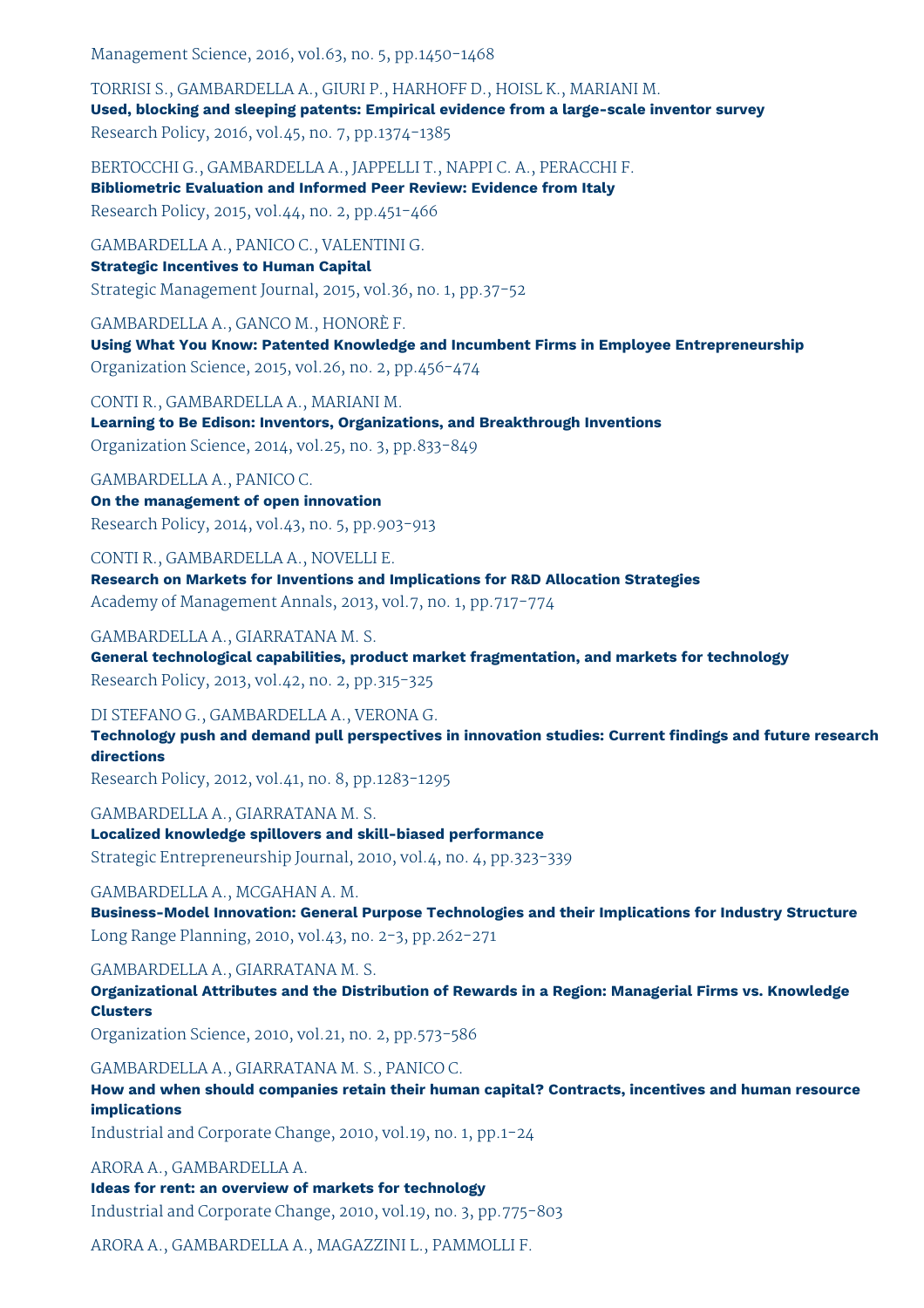#### **A Breath of Fresh Air? Firm Type, Scale, Scope, and Selection Effects in Drug Development**

Management Science, 2009, vol.55, no. 10, pp.1638-1653

GAMBARDELLA A., MARIANI M., TORRISI S. **How 'Provincial' Is Your Region? Openness and Regional Performance in Europe** Regional Studies, 2009, vol.43, no. 7, pp.935-947

GAMBARDELLA A., HARHOFF D., VERSPAGEN B. **The value of European patents** European Management Review, 2008, vol.5, no. 2, pp.69-84

DOSI G., GAMBARDELLA A., GRAZZI M., ORSENIGO L. **Technological Revolutions and the Evolution of Industrial Structures: Assessing the Impact of New Technologies upon the Size and Boundaries of Firms**

Capitalism and Society, 12 Giugno, 2008, vol.3, no. 1

GIURI P., MARIANI M., BRUSONI S., CRESPI G., FRANCOZ D., GAMBARDELLA A., GARCIA-FONTES W., GEUNA A., GONZALES R., HARHOFF D., HOISL K., LE BAS C., LUZZI A., MAGAZZINI L., NESTA L., NOMALER &., PALOMERAS N., PATEL P., ROMANELLI M., VERSPAGEN B. **Inventors and invention processes in Europe: Results from the PatVal-EU survey**

Research Policy, 2007, vol.36, no. 8, pp.1107-1127

GAMBARDELLA A., GIURI P., LUZZI A.

**The market for patents in Europe** Research Policy, 2007, vol.36, no. 8, pp.1163-1183

GAMBARDELLA A., HALL B. H. **Proprietary versus public domain licensing of software and research products** Research Policy, 2006, vol.35, no. 6, pp.875-892

ARORA, GAMBARDELLA A.

**The Impact of NSF Support for Basic Research In Economics** Annales d'Économie et de Statistique, 2005, no. 79/80, pp.91-117

GAMBARDELLA A.

**Le Reazioni dei Concorrenti all'Innovazione Tecnologica**

Sinergie, 2004, vol.22, no. 64/65, pp.65-88

GAMBARDELLA A. **'Successes' and 'Failures' in the Markets for Technology** Oxford Review of Economic Policy, 2002, vol.18, no. 1, pp.52-62

ARORA A., FOSFURI A., GAMBARDELLA A.

**Specialized technology suppliers, international spillovers and investment: evidence from the chemical industry**

Journal of Development Economics, 2001, vol.65, no. 1, pp.31-54

BRESNAHAN T., GAMBARDELLA A., SAXENIAN A.

**'Old economy' inputs for 'new economy' outcomes: Cluster formation in the New Silicon Valley** Industrial and Corporate Change, 2001, no. 10, pp.835-860

ARORA A., FOSFURI A., GAMBARDELLA A.

**Markets for Technology and their Implications for Corporate Strategy** Industrial and Corporate Change, 2001, vol.10, no. 2, pp.419-451

GAMBARDELLA A., TORRISI S.

**Does technological convergence imply convergence in markets? Evidence from the electronics industry** Research Policy, 1998, vol.27, no. 5, pp.445-463

ARORA, DAVID, GAMBARDELLA A.

**Reputation and Competence in Publicly Funded Science: Estimating the Effects on Research Group Productivity**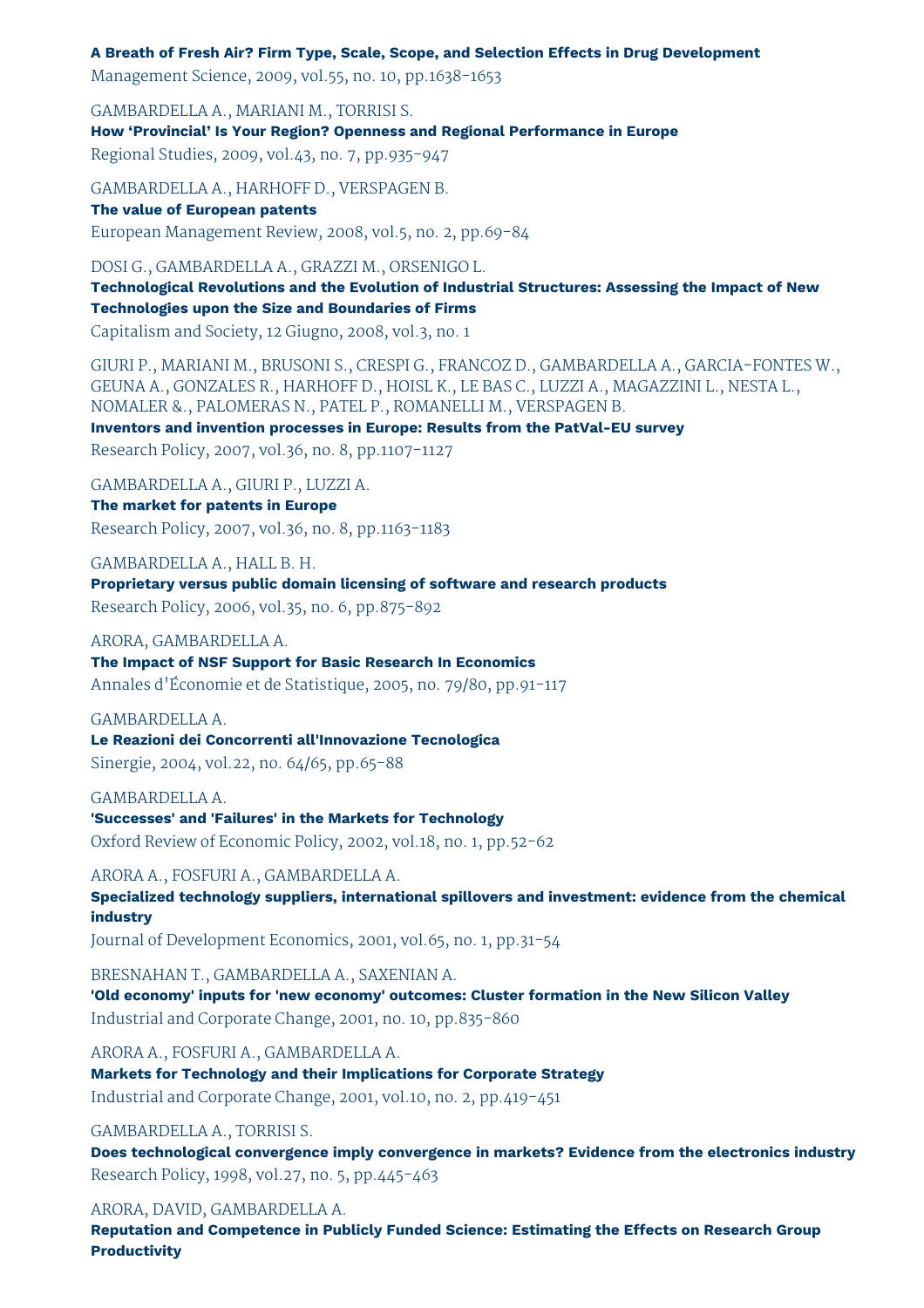Annales d'Économie et de Statistique, 1998, no. 49/50, pp.163

ARORA A., GAMBARDELLA A., RULLANI E. **Division of labour and the locus of inventive activity** Journal of Management & Governance, 1997, vol.1, no. 1, pp.123-140

ARORA A., GAMBARDELLA A.

**Domestic markets and international competitiveness: Generic and product-specific competencies in the engineering sector**

Strategic Management Journal, 1997, vol.18, no. 51, pp.53-74

ARORA A., GAMBARDELLA A.

**Public Policy towards Science : Picking Stars or Spreading the Wealth ?** Revue d'Économie Industrielle, 1997, vol.79, no. 1, pp.63-75

GAMBARDELLA A., GARCIA-FONTES W.

**Regional Linkages Through European Research Funding** Economics of Innovation and New Technology, 1996, vol.4, no. 2, pp.123-138

ARORA A., GAMBARDELLA A.

**The changing technology of technological change: general and abstract knowledge and the division of innovative labour**

Research Policy, 1994, vol.23, no. 5, pp.523-532

ARORA A., GAMBARDELLA A. **Evaluating technological information and utilizing it** Journal of Economic Behavior & Organization, 1994, vol.24, no. 1, pp.91-114

VALLE F., GAMBARDELLA A. **'Biological' revolution and strategies for innovation in pharmaceutical companies** R&D Management, 1993, vol.23, no. 4, pp.287-302

GAMBARDELLA A. **Competitive advantages from in-house scientific research: The US pharmaceutical industry in the 1980s** Research Policy, 1992, vol.21, no. 5, pp.391-407

ARORA A., GAMBARDELLA A. **Complementarity and External Linkages: The Strategy of the Large Firms in Biotechnology** Journal of Industrial Economics, 1990, vol.38, no. 4, pp.361-379

# MONOGRAFIE O TRATTATI SCIENTIFICI

CAMUFFO A., GAMBARDELLA A. **Decidere per competere** Egea, Milano, Italia, 2018

BERTONI A., FOSFURI A., GAMBARDELLA A., NASI G. **Lo stato digitale: Come l'innovazione rivoluziona il rapporto con i cittadini** RCS MediaGroup, Italia, 2014

BORDIGNON M., D'ALBERTI M., DAVERI F., DE BENEDETTI R., DE FRANCESCHI C., GAMBARDELLA A., GIAVAZZI F., GUISO L., ICHINO A., TABELLINI G., SCHIVARDI F., VITALE R.

**Forum 'Idee per la Crescita': Fuori dalla Crescita** RCS MediaGroup, Milano, Italia, 2013

GAMBARDELLA A. **Innovazione e Sviluppo**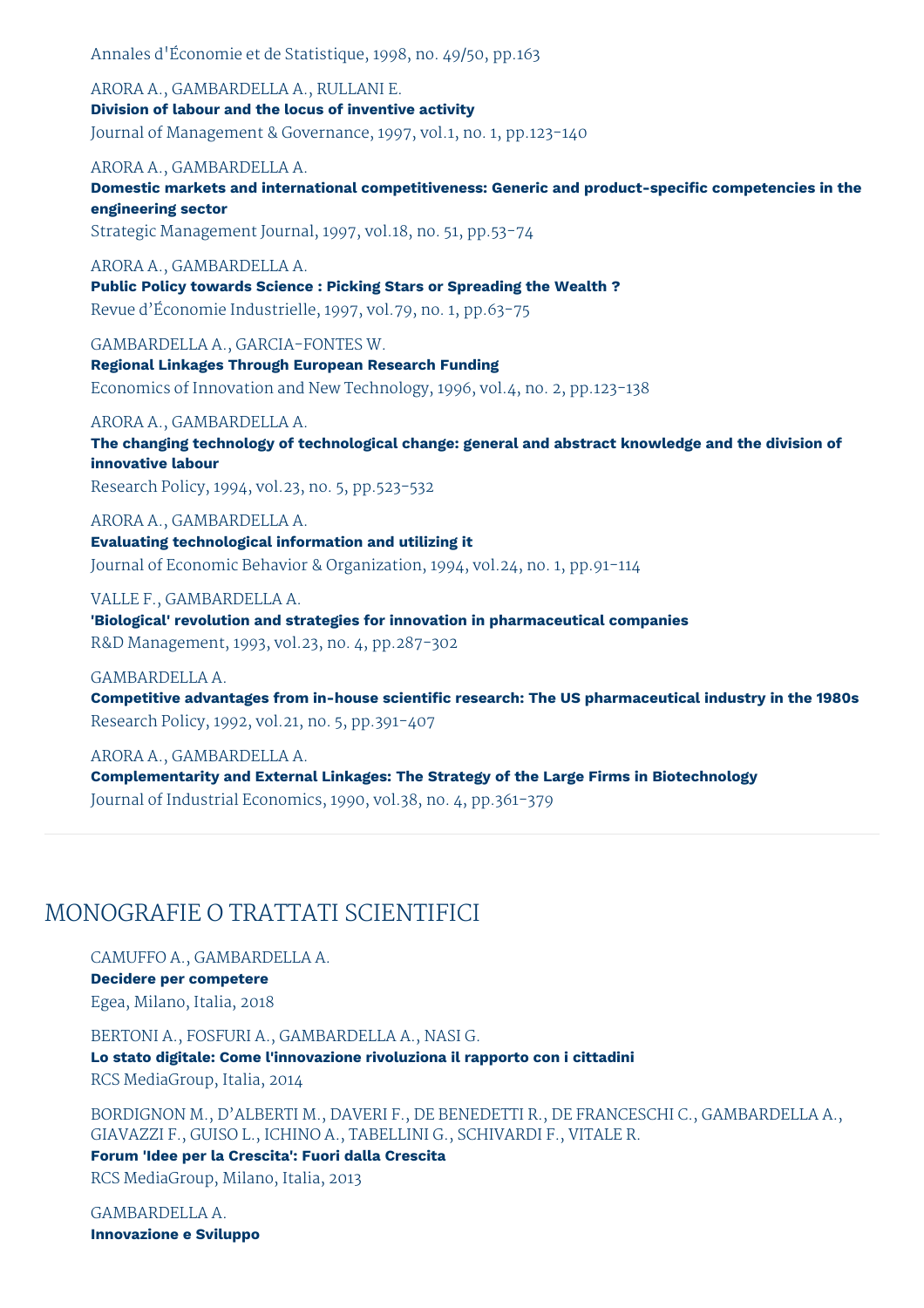Egea, Milano, Italia, 2013

ARORA A., FOSFURI A., GAMBARDELLA A. **Markets for Technology: the Economics of Innovation and Corporate Strategy** The MIT Press, Cambridge, MA, Stati Uniti d'America, 2001

GAMBARDELLA A. **Science and Innovation** Cambridge University Press, , 1995

GAMBARDELLA A. **L'Introduzione delle Biotecnologie nell'Industria Farmaceutica Statunitense** Franco Angeli, Milano, Italia, 1990

# CURATELE DI OPERE COLLETTANEE

ARORA A., GAMBARDELLA A. (A CURA DI) **From Underdogs to Tigers: The Rise of the Software Industry in Brazil, China, India, Ireland and Israel** Oxford University Press, , 2005

BRESNAHAN T., GAMBARDELLA A. (A CURA DI) **Building High-Tech Clusters: Silicon Valley and Beyond** Cambridge University Press, Cambridge, Gran Bretagna, 2004

CESARONI F., GAMBARDELLA A., GARCIA-FONTES W. A. (A CURA DI) **R&D, Innovation and Competitiveness in the European Chemical Industry** Kluwer Academic Publishers, , 2004

CANTWELL J., GAMBARDELLA A., GRANSTRAND O. (A CURA DI) **The Economics and Management of Technological Diversification** Routledge, Taylor and Francis Group, , 2004

GAMBARDELLA A., MALERBA F. (A CURA DI) **The Organization of Economic Innovation in Europe** Cambridge University Press, Cambridge, Gran Bretagna, 1999

# CONTRIBUTI IN VOLUME, CAPITOLI O SAGGI SCIENTIFICI

GAMBARDELLA A., PANICO C.

**Alliances and markets for technology** in *Collaborative Strategy* Luiz Mesquita, Roberto Ragozzino, Jeffrey Reuer (a cura di), Edward Elgar Publishing, pp.39-45, 2017

ARORA A., GAMBARDELLA A. **The Market for Technology** in *Handbook of The Economics of Innovation, Vol. 1* Hall Bronwyn H., Rosenberg, Nathan (a cura di), Elsevier, pp.641-678, 2010

CASSIMAN B., GAMBARDELLA A. **Strategic organization of R&D** in *Economic Institutions of Strategy* Jackson A. Nickerson, Brian S. Silverman (a cura di), Emerald Group Publishing Limited, pp.39-64, 2009

FOSFURI A., ARORA A., GAMBARDELLA A. **Patents and the Market for Technology** in *Intellectual Property, Growth and Trade* Maskus, Keith E. (a cura di), Elsevier, chap. 4, pp.123-156, 2008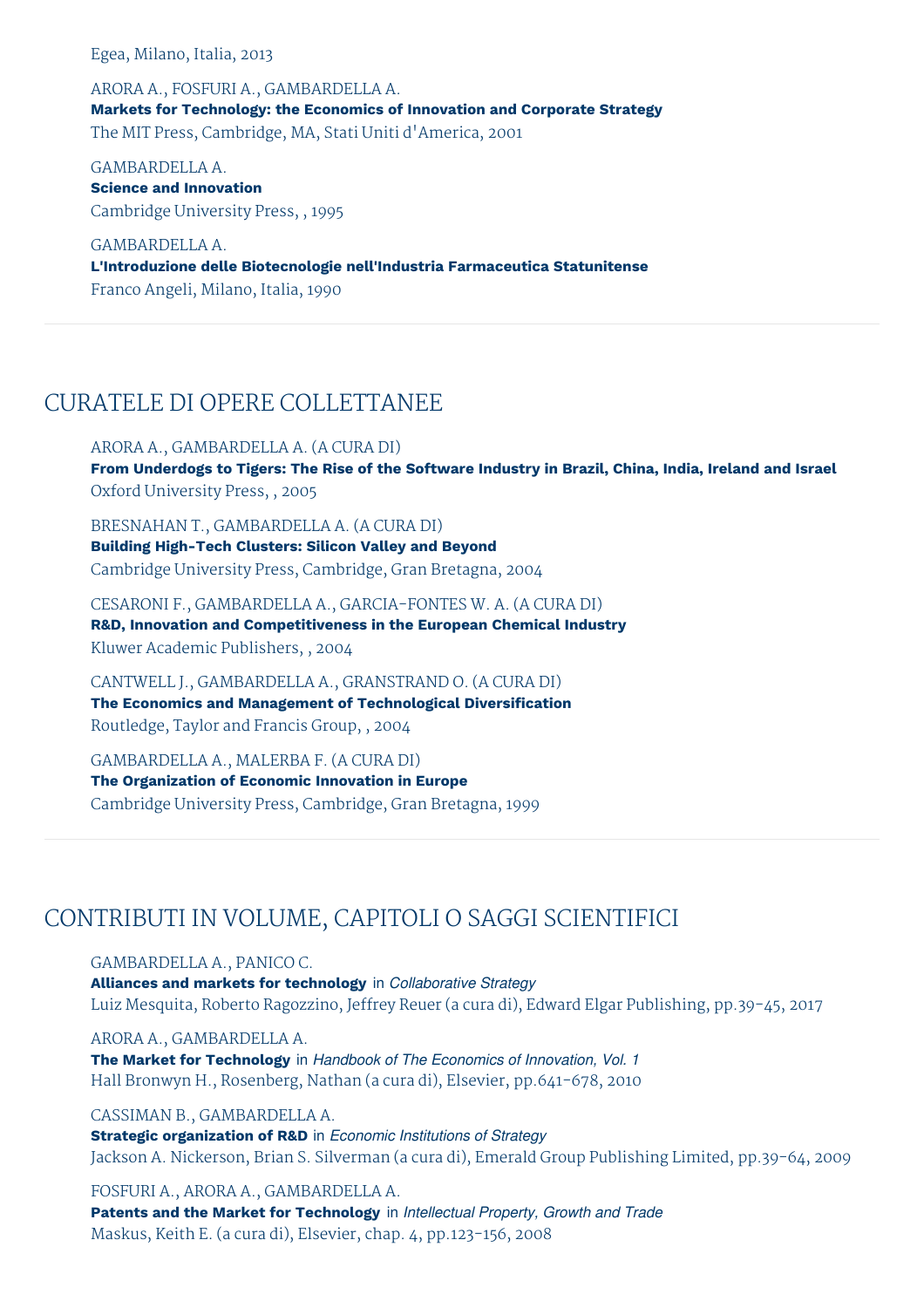#### ARORA A., GAMBARDELLA A.

**Emerging Issues in the New Economy and Globalization** in *International Handbook on Industrial Policy* Patrizio Bianchi, Sandrine Labory (a cura di), Edward Elgar Publishing, chap. 2, pp.28-44, 2006

#### ARORA A., FOSFURI A., GAMBARDELLA A.

**Markets for Technology: "Panda's Thumbs", "Calypso Policies", and Other Institutionals Considerations** in *New Frontiers in the Economics of Innovation and New Technology*

Cristiano Antonelli, Dominique Foray, Bronwyn Hall, W. Edward Steinmueller (a cura di), Edward Elgar Publishing, pp.323-360, 2006

#### GAMBARDELLA A., CESARONI F., MARIANI M.

**The evolution of networks in the chemical industry** in *The Global Chemical Industry in the Age of the Petrochemical Revolution*

Louis Galambos, Takashi Hikino, Vera Zamagni (a cura di), Cambridge University Press, chap. 1, pp.21-52, 2006

BRESNAHAN T., GAMBARDELLA A., SAXENIAN A.

**"Old Economy" Inputs for "New Economy" Outcomes: Cluster Formation in the New Silicon Valleys** in *Clusters, Networks, and Innovation*

Stefano Breschi, Franco Malerba (a cura di), Oxford University Press, 2005

GAMBARDELLA A.

**Imprese Manageriali e "Nuovi" Sistemi Imprenditoriali** in *Le Nuove Economie* R. Viale (a cura di), Il Sole 24 Ore, 2005

ARORA A., FOSFURI A., GAMBARDELLA A.

**Markets for Technology, Intellectual Property Rights and Development** in *International Public Goods and Transfer of Technology under a Globalized Intellectual Property Regime* Maskus K., Reichman J. (a cura di), Cambridge University Press, pp.321-336, 2005

#### ARORA A., GAMBARDELLA A., KLEPPER S.

**Organizational Capabilities and the Rise of the Software Industry in the Emerging Economies: Lessons** from the History of Some US Industries in From Underdogs to Tigers: The Rise and Growth of the Software *Industry in Brazil, China, India, Ireland, and Israel* Ashish Arora, Alfonso Gambardella (a cura di), Oxford University Press, 2005

ARORA A., GAMBARDELLA A.

**The Globalization of the Software Industry: Perspectives and Opportunities for Developed and Developing Countries** in *Innovation Policy and the Economy, Volume 5* Adam B. Jaffe, Josh Lerner, Scott Stern (a cura di), The MIT Press, pp.1-32, 2005

#### ARORA A., GAMBARDELLA A., TORRISI S.

In the Footsteps of Silicon Valley? Indian and Irish software in the international division of labor in Building *High-Tech Clusters*

Timothy Bresnahan, Alfonso Gambardella (a cura di), Cambridge University Press, pp.78-120, 2004

#### CESARONI F., GAMBARDELLA A., GARCIA FONTES W., MARIANI M.

**The Chemical Sectoral System. Firms, markets, institutions and the processes of knowledge creation and diffusion** in *Sectoral Systems of Innovation* F. Malerba (a cura di), Cambridge University Press, pp.121-154, 2004

ARORA A., GAMBARDELLA A., PAMMOLLI F., RICCABONI M.

**The Nature and Extent of the Market for Technology in Bio-Pharmaceuticals** in *R&D, Innovation and Competitiveness in the European Chemical Industry* F. Cesaroni, A. Gambardella, W. Garcia-Fontes (a cura di), Kluwer Academic Publishers, 2004

ARORA A., FOSFURI A., GAMBARDELLA A.

**Markets for technology and corporate strategy** in *Economics, Law and Intellectual Property* O. Granstrand (a cura di), Kluwer Academic Publishers, pp.77-108, 2003

#### ARORA A., GAMBARDELLA A.

**The dynamics of industry structure: The chemical industry in the US, Western Europe, and Japan in the**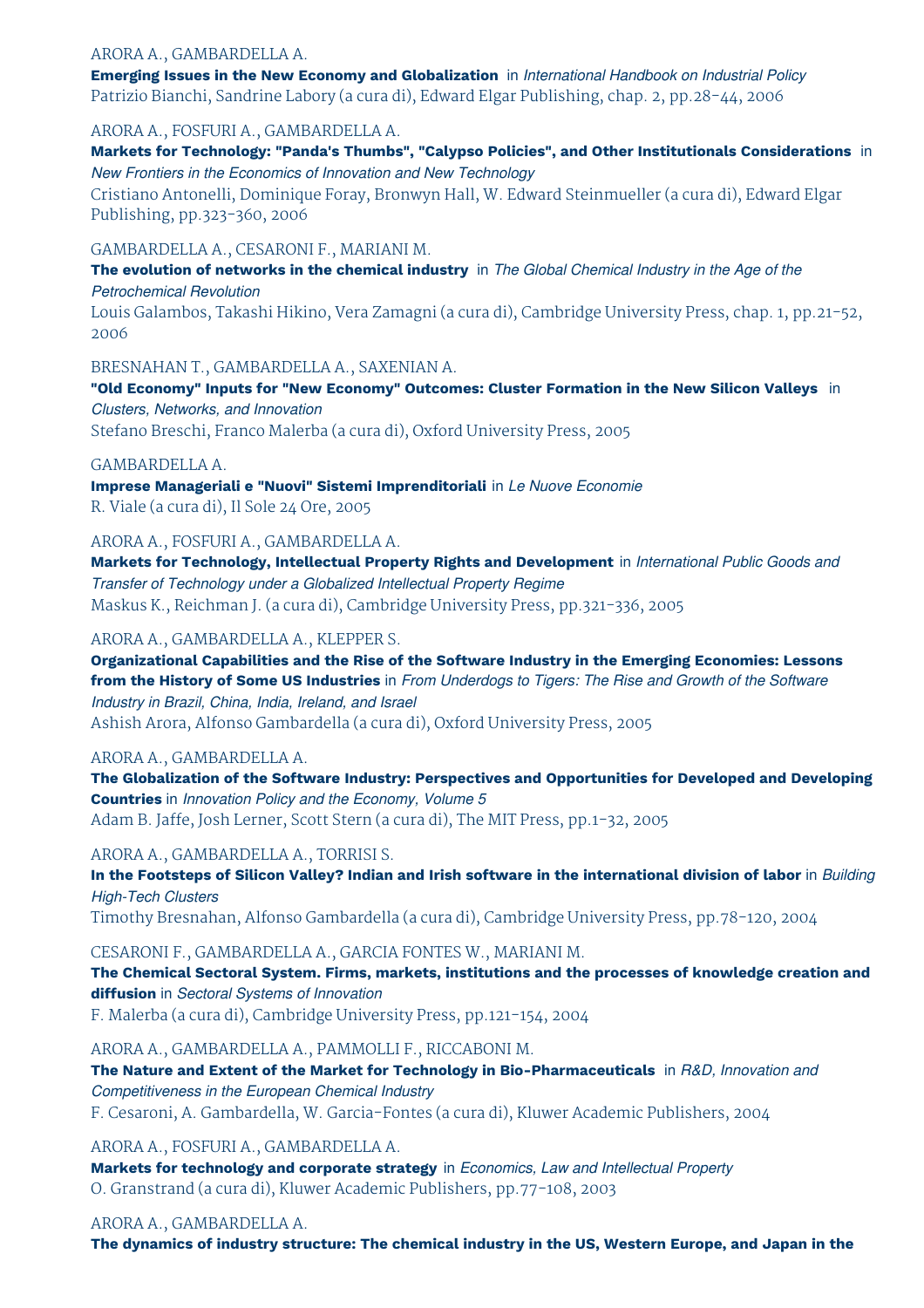**1980s** in *The German Chemical Industry in the Twentieth Century* Lesch J.E. (a cura di), Kluwer Academic Publishers, pp.407-440, 2001

ARORA A., GAMBARDELLA A.

**Evolution of Industry Structure in the Chemical Industry** in *Chemicals and Long-Term Economic Growth: Insights from the Chemical Industry* Ashish Arora, Ralph Landau, Nathan Rosenberg (a cura di), Wiley, 2000

BRESNAHAN T., GAMBARDELLA A.

**The Division of Inventive Labor and the Extent of the Market** in *General Purpose Technologies and Economic Growth* Elhanan Helpman (a cura di), The MIT Press, 1998

ARORA A., GAMBARDELLA A.

**The Division of Innovative Labor in Biotechnology** in *Source of Medical Technology: University and Industry* N. Rosenberg, A.C. Gelijns, H. Dawkins (a cura di), NSF National Science Foundation, pp.188-205, 1995

### ALTRO

SPINA C., CAMUFFO A., GAMBARDELLA A. **Founders, Apply the Scientific Method to Your Startup** 2020, Harvard Business Review, Stati Uniti d'America

## ARTICOLI SU INVITO

GAMBARDELLA A. **The economic value of patented inventions: Thoughts and some open questions** 2013, International Journal of Industrial Organization

# ARTICOLI SU QUOTIDIANI NAZIONALI/INTERNAZIONALI

CAMUFFO A., GAMBARDELLA A., SODA G. **Coronavirus, perché ad Harvard hanno sbagliato** Il Sole 24 Ore, 1 Aprile, 2020

GAMBARDELLA A., VERONA G. **Intelligenza artificiale, cercasi manager** Il Corriere della Sera, 25 Aprile, 2019

GAMBARDELLA A. **Al digitale italiano serve un "piano Marshall"** lavoce.info, 5 Ottobre, 2018

CAMUFFO A., CORDOVA A., GAMBARDELLA A.

**A scientific approach to entrepreneurial decision making: Evidence from a randomised control trial** voxEU.org, 6 Gennaio, 2018

BERTONI A., GAMBARDELLA A. **Tutti pazzi per i dati. Ma servono investimenti**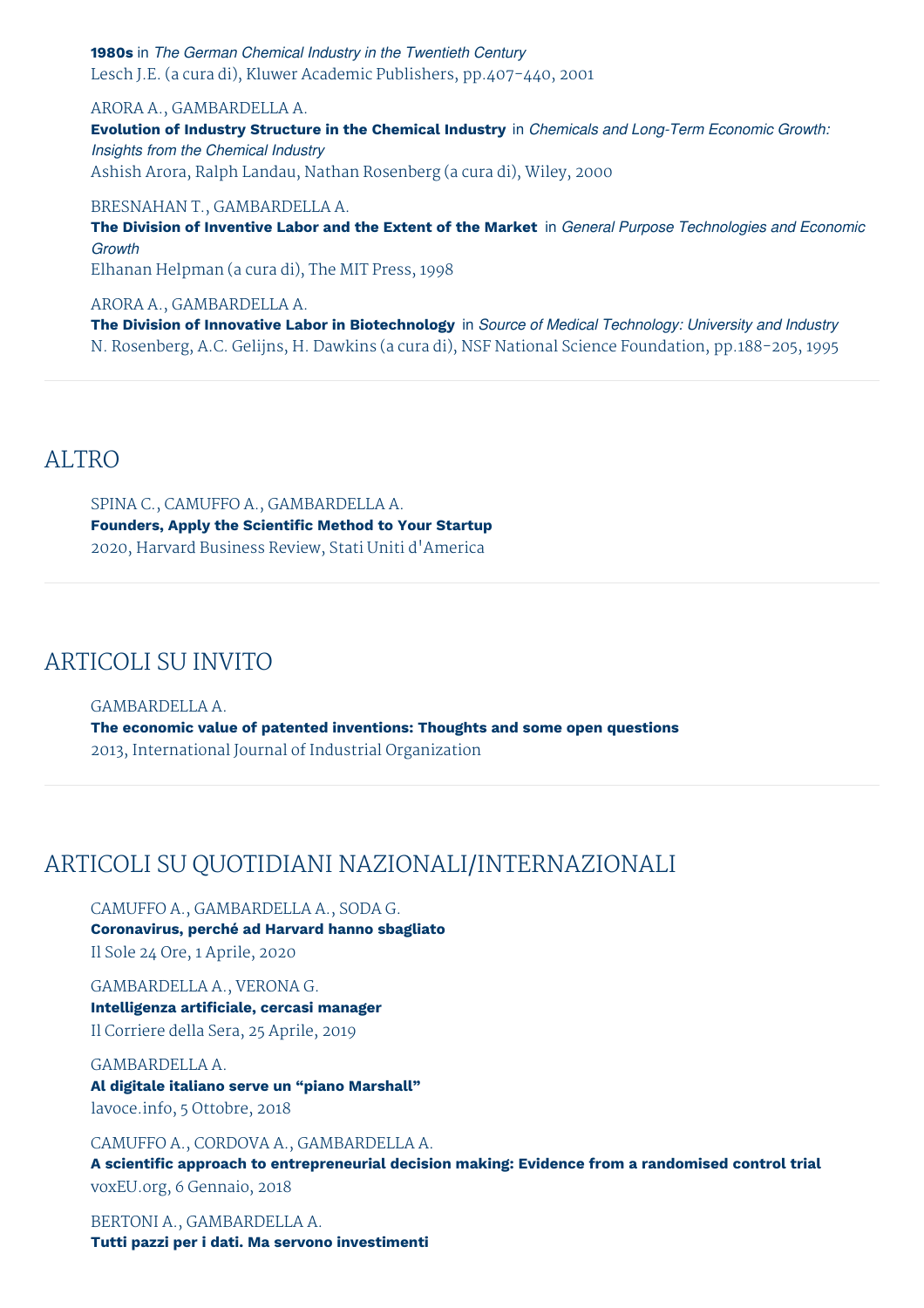lavoce.info, 4 Novembre, 2016

BERTONI A., GAMBARDELLA A. **Avere i Dati e Riutilizzarli per la Ripresa** Il Sole 24 Ore, 3 Ottobre, 2014

BERTOCCHI G., GAMBARDELLA A., JAPPELLI T., NAPPI C., PERACCHI F.

**Assessing Italian research quality: A comparison between bibliometric evaluation and informed peer review**

voxEU.org, 28 Luglio, 2014

GAMBARDELLA A., TABELLINI G. **Servono Infrastrutture per il Nuovo Stato Digitale** Il Sole 24 Ore, 22 Giugno, 2014

BERTOCCHI G., GAMBARDELLA A., JAPPELLI T., NAPPI C., PERACCHI F. **Bibliometria o Peer-Review per Valutare la Ricerca?** lavoce.info, 7 Novembre, 2013

GAMBARDELLA A. **Regole Snelle e Incentivi all'Innovazione** Il Sole 24 Ore, 8 Marzo, 2013

GAMBARDELLA A., PAMMOLLI F. **Ma Chi Controllerà i Controllori?** Il Corriere della Sera, 31 Luglio, 2011

GAMBARDELLA A. **Innovazione e Sviluppo** Il Sole 24 Ore, 7 Maggio, 2009

GAMBARDELLA A. **La Guerra Sbagliata di Mediaset** Il Corriere della Sera, 6 Agosto, 2008

GAMBARDELLA A. **Caccia all'Idea che vale oro** Il Sole 24 Ore, 4 Ottobre, 2007

GAMBARDELLA A., PAMMOLLI F. **Brevetti Regole oltre l'Antitrust** Il Sole 24 Ore, 22 Settembre, 2007

GAMBARDELLA A. **Brevetti da battere all'Asta** Il Sole 24 Ore, 14 Giugno, 2007

GAMBARDELLA A. **Alla Ricerca di Nuove Specializzazioni** lavoce.info, 5 Gennaio, 2006

GAMBARDELLA A. **Licenza d'innovare** lavoce.info, 14 Febbaio, 2005

GAMBARDELLA A., PAMMOLLI F. **Vogliamo Combattere la Povertà? Diamo Farmaci al Terzo Mondo** Il Riformista, 8 Gennaio, 2003

DOSI G., GAMBARDELLA A. **Docenti Universitari Vecchi? Cambiamo i Corsi di Dottorato** Il Corriere della Sera, 22 Agosto, 2002